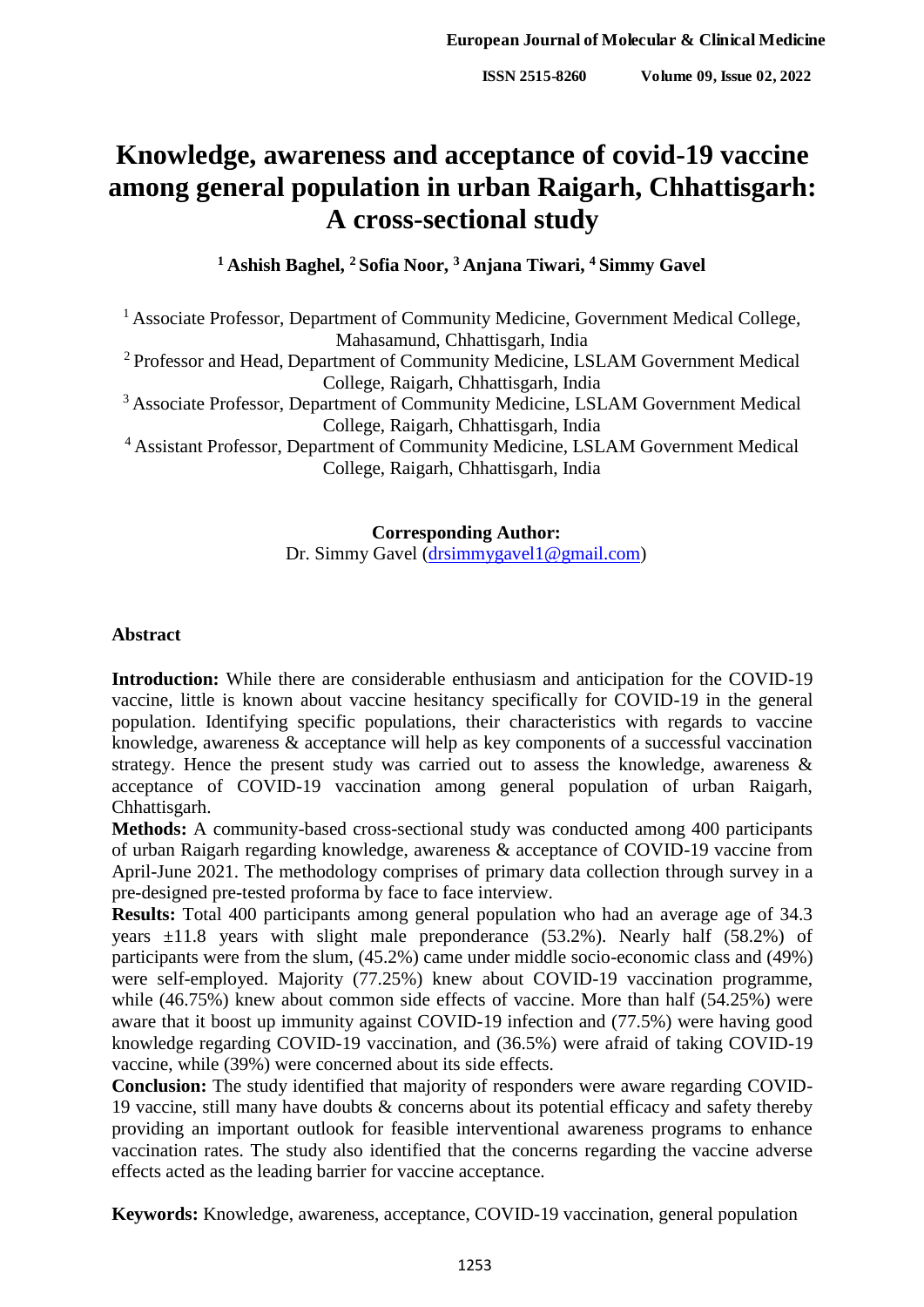### **Introduction**

Several vaccines for COVID-19 infection started to arise and near the end of 2020 there are about 100 candidate vaccines globally <sup>[1]</sup>. Several vaccines are in the clinical trial phases, and few have already gained emergency use authorization (EUA). There are different perceptions, directions and attitudes toward the vaccine due to the variability in COVID-19 vaccines. Those differences symbolize challenges for governments and public health experts. According to WHO vaccination hesitancy is one of the top ten obstacles for global health <sup>[2]</sup>. Amongst others, the hunt for safe and effective vaccines continues across multiple nations while a few countries including India have successfully developed vaccines in less than a year's time frame, started their trial, approved and permitted the mass vaccination drive <sup>[3]</sup>. As a part of control measures against COVID-19, vaccines have been launched in India from 16 January 2021, which has been subsequently scaled up in response to the surge of cases starting in April 2021<sup>[4]</sup>. The first group of beneficiaries included healthcare and frontline workers, the second group comprising people over 60 years of age (as of January 1st, 2022) and those in the age group of (45-59) years with co-morbid conditions started receiving vaccinations from March 1st, 2021. Subsequently, starting 1 April 2021 and 1 May 2021, all individuals in India aged 45-59 years and 18-44 years have become eligible to receive vaccination, respectively<sup>[5]</sup>.

The process of registration for the vaccination is done online through the COVID-19 Vaccine Intelligence Network (CO-WIN) portal which is developed with the support of United Nations Development Programme (UNDP). Covishield® (Astra Zeneca's vaccine manufactured by Serum Institute of India) and Covaxin® (manufactured by Bharat Biotech Limited) are the two vaccines that have been granted emergency use authorization by the Central Drugs Standard Control Organization (CDSCO) in India<sup>[6]</sup>. In the initial launching phase of the vaccination program, the beneficiaries were advised to receive two doses at a minimum time gap of 28 days. Although the second dose of Covaxin® can be taken four to six weeks after the first, however, the time gap between two doses of the Covishield vaccine has been extended from four-six weeks to four-eight weeks. The vaccine is free and participation in the vaccination drive is voluntary. One can register on the Co-WIN Portal and schedule his/her vaccination appointment or local government health workers at Corona Vaccination Centers (CVCs) can help the beneficiaries with on-the-spot registration, appointment, verification, and vaccination on the same day in case the latter fail to get themselves registered online. Despite these efforts on the governmental end, the public response, particularly, in the early days of the first phase of vaccination was no less than dismal<sup>[6]</sup>.

While there are considerable enthusiasm and anticipation for the COVID-19 vaccine, little is known about vaccine hesitancy specifically for COVID-19 in the general population. Identifying specific populations and their characteristics with regards to vaccine hesitancy will help serve as key components of a successful vaccination strategy. Thus, this study was aimed to assess the knowledge, awareness and acceptance regarding COVID-19 vaccines among general population of urban Raigarh, Chhattisgarh.

# **Material and Methods**

This was a community based cross sectional study regarding knowledge, awareness & acceptance of COVID-19 vaccine among 400 general population of urban Raigarh, Chhattisgarh, India during the period of April-June 2021. The methodology comprised of primary data collection through survey among selected participants of city by formula  $n = Z^2$ P  $(1-P)/d^2$  through multistage random sampling. Sample Size was calculated at 95% confidence level and taking the expected proportion to be 50% as it gives highest sample size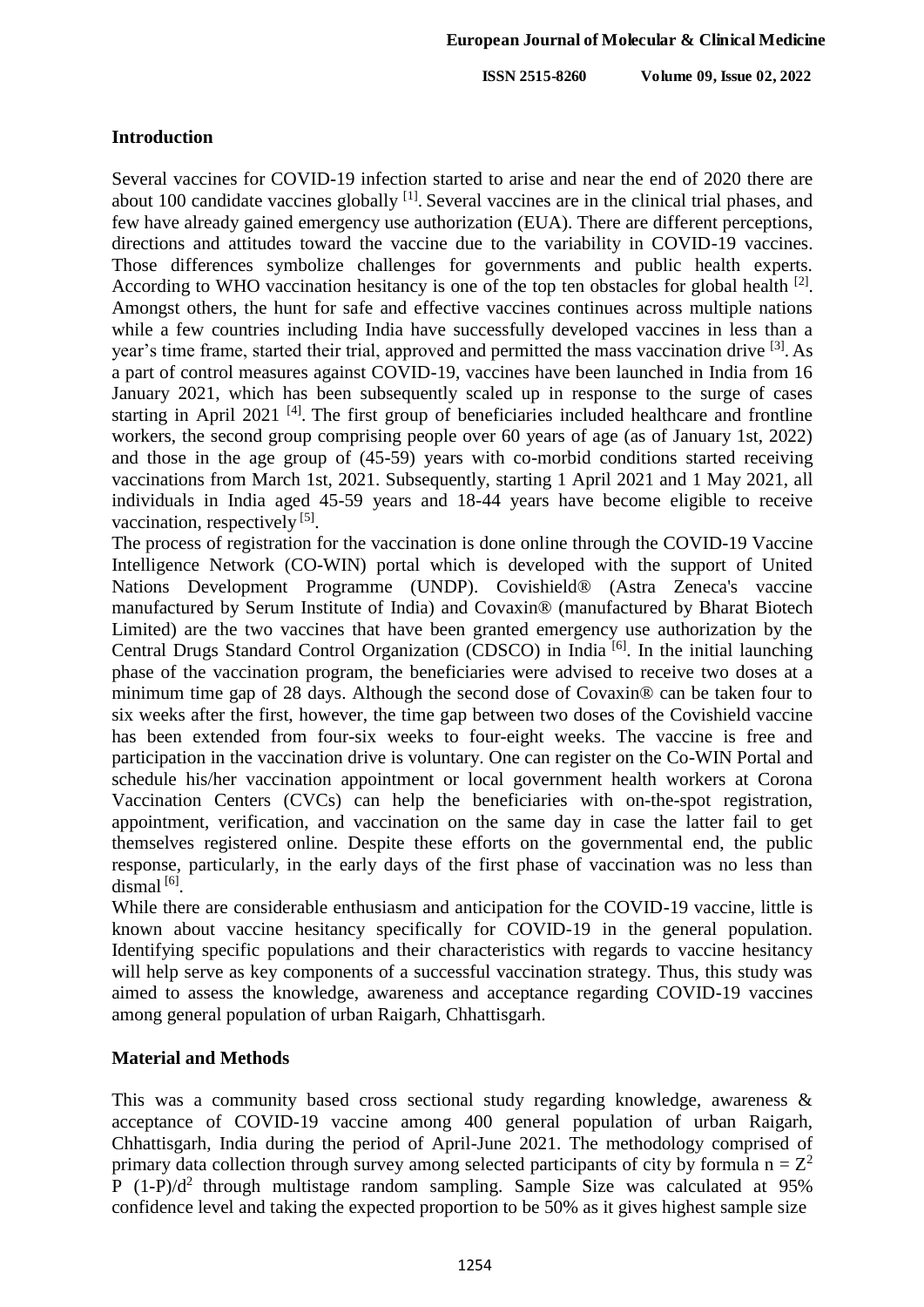and with an absolute error or precision of 5%, thus by using the formula  $n = Z^2 P (1-P)/d^2$ Where  $n =$  sample size,  $Z = 1.96$  value of the standard normal variant corresponding to level of significance alpha 5%, P = Expected proportion in population (50%),  $d =$  Absolute error or precision (5%). The sample size came out to be 384, which was rounded up to 400. By an imaginary line Raigarh city was divided into four zones & two wards has been selected randomly from each zone through lottery method, then fifty households were taken from each ward including both slum & non slum population through systematic random sampling to cover up the total 400 samples. Line listing of wards & household was gathered from municipal corporation Raigarh. Data was collected through pre-designed, pre-tested proforma by face to face interview. The adults from general population  $\geq 18$  years and who were residents for more than or equal to 1 year were enrolled the study. Those who were not willing to participate & those who did not give complete information and already vaccinated beneficiaries were excluded from study.

**Study tool:** Proforma included questions pertaining to socio-demographic characteristics ranging from their age, gender, education, occupation, socio-economic status, marital status & residence area. To assess knowledge, awareness and acceptance includes questions regarding COVID-19 vaccination program, types of COVID-19 vaccine, its dosage, interval, availability, accessibility, side effects, protection & questions related to acceptability of vaccine. The study was approved by the Institutional Ethics Committee (IEC) with letter Sr. No./Med./Ethics Commi./2021/110, dated 29/03/2021. Prior informed written consent has been taken from the study subjects.

A pre-designed and pre-tested questionnaire was used for assessment of knowledge among the participants. A total of eight questions were used and a correct answer was awarded 1 point and an incorrect/unknown answer as 0 point. The total knowledge score ranged from 0 to 8, a cut off score of 4 or less was graded as 'poor' and 5 or more as 'good' knowledge. Socio-economic class categorization was done by using modified BG Prasad classification  $2020$ <sup>[7]</sup>.

**Statistical analysis:** Data was entered in Microsoft Excel Software checked for its completeness, correctness & analyzed by using SPSS version 21.0. Results on categorical measurements were presented in numbers and percentage. Chi-square tests were used to find the significance of study parameters on categorical scale between two or more groups. Pvalue of <0.05 has been considered to be statistically significant.

# **Results**

| Sr. No. |                | <b>Characteristics</b>           | Number (No.) | Percentage $(\% )$ |  |
|---------|----------------|----------------------------------|--------------|--------------------|--|
|         |                | $18 - 29$                        | 148          | 37.0%              |  |
| 1.      |                | $30 - 49$                        | 143          | 35.7%              |  |
|         | Age (in years) | 50-69                            | 97           | 24.3%              |  |
|         |                | >70                              | 12           | 3.0%               |  |
| 2.      | Gender         | Male                             | 213          | 53.2%              |  |
|         |                | Female                           | 187          | 46.8%              |  |
|         |                | $\leq$ 12 <sup>th</sup> Standard | 171          | 42.7%              |  |
| 3.      | Education      | Graduate                         | 181          | 45.3%              |  |
|         |                | Post Graduate                    | 36           | 9.0%               |  |
|         |                | No formal education              | 12           | 3.0%               |  |
|         |                | Student                          | 21           | 5.3%               |  |
| 4.      |                | Private job                      | 115          | 28.7%              |  |
|         | Occupation     | Government job                   | 20           | 5.0%               |  |

**Table 1:** Socio-demographic Characteristics of the study population (n=400)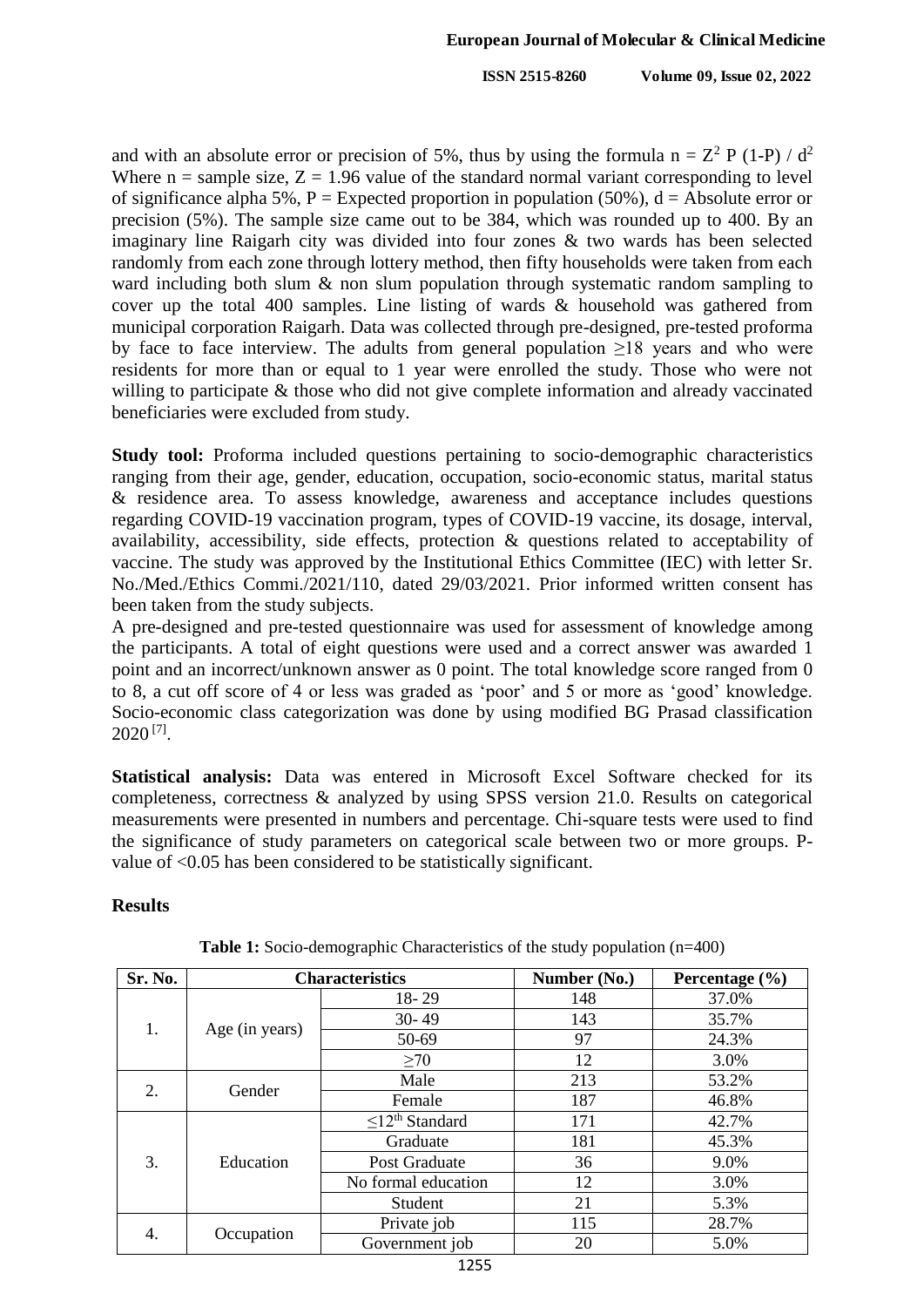|   |                       | Health worker             | 48  | 12.0%  |
|---|-----------------------|---------------------------|-----|--------|
|   |                       | Others (Self, Unemployed) | 196 | 49.0%  |
|   |                       | Lower                     | 22  | 5.5%   |
|   | Socio-economic        | Lower Middle              | 142 | 35.5%  |
| 5 | <b>Status</b>         | Middle                    | 181 | 45.25% |
|   |                       | <b>Upper Middle</b>       | 39  | 9.75%  |
|   |                       | Upper                     | 16  | 4.0%   |
| 6 | <b>Marital Status</b> | Married                   | 280 | 70.0%  |
|   |                       | Un married                | 120 | 30.0%  |
| 7 | Area                  | Slum                      | 233 | 58.25% |
|   |                       | Non Slum                  | 167 | 41.75% |

The socio-demographic characteristic of COVID-19 vaccinated beneficiaries was depicts in Table 1. Majority (37%) were aged 18-29 years and predominated by young population (mean age 34.3 years  $\pm$  11.8 years) and nearly half (53.2%) were males. Around (45.3%) participants were graduates, while (3%) were found to have no formal schooling. Majority (49%) participants were self-employed followed by (28.7%) were working in private sector. Maximum (45.25%) participants came under middle socio-economic class as per modified BG Prasad classification 2020. Also (70%) participants were married. Total of (58.25%) & (41.75%) were residing in slum & non slum respectively.

| Sr. No. | <b>Parameters</b>                                           |     | <b>Correct</b> |     | <b>Incorrect</b> |     | <b>Cannot reply</b> |  |
|---------|-------------------------------------------------------------|-----|----------------|-----|------------------|-----|---------------------|--|
|         |                                                             | No. | $\frac{6}{9}$  | No. | $\frac{6}{6}$    | No. | $\frac{6}{6}$       |  |
| 1.      | COVID-19 vaccination program                                | 309 | 77.25%         | 67  | 16.75%           | 24  | 6.0%                |  |
| 2.      | Types of COVID-19 vaccine                                   | 295 | 73.75%         | 78  | 19.50%           | 27  | 6.75%               |  |
| 3.      | Regarding total doses & interval of the<br>COVID-19 vaccine | 194 | 74.50%         | 139 | 16.75%           | 67  | 16.75%              |  |
| 4.      | It is available free in India?                              | 338 | 84.50%         | 27  | 6.75%            | 35  | 8.75%               |  |
| 5.      | It is voluntary in nature, $&$ not mandatory                | 243 | 60.75%         | 86  | 21.50%           | 71  | 17.75%              |  |
| 6.      | Regarding side effects                                      | 187 | 46.75%         | 114 | 28.50%           | 99  | 24.75%              |  |
| 7.      | It will protect you from COVID-19 infection                 | 217 | 54.25%         | 72  | 18.0%            | 111 | 27.75%              |  |
| 8.      | It will protect community from COVID-19<br>infection        | 174 | 43.50%         | 89  | 22.25%           | 137 | 34.25%              |  |

**Table 2:** Knowledge and awareness of the participants regarding COVID-19 Vaccination (N=400)

Knowledge and awareness of the participants regarding COVID 19 Vaccination was shown in Table 2. Majority (77.25%) participants knew about COVID-19 vaccination programme, while interestingly (16.75%) did not know about it. Majority (73.75%) were aware about types of COVID-19 vaccine, while (74.5%) knew about dosage & interval of COVID-19 vaccine. Near all (84.5%) participants were aware of COVID-19 vaccine availability and (60.75%) were aware that it is voluntary in nature. About (46.75%) participants knew about common side effects of vaccine. More than half (54.25%) participants were aware that it boosts up immunity against COVID-19 infection, while (43.25%) knew that it also protects the community as a whole against infection.

| Table 3: Association of socio-demographic characteristics with the knowledge of the participants |  |  |  |  |
|--------------------------------------------------------------------------------------------------|--|--|--|--|
|--------------------------------------------------------------------------------------------------|--|--|--|--|

| Sr. |        |                                   |     | Knowledge     |     |               |     |               |
|-----|--------|-----------------------------------|-----|---------------|-----|---------------|-----|---------------|
| No. |        | Socio-demographic Characteristics |     | Good          |     | Poor          |     | p-value       |
|     |        |                                   | No. | $\frac{0}{0}$ | No. | $\frac{0}{0}$ |     |               |
|     |        | Male                              | 182 | 45.5%         | 31  | 7.75%         | 213 | $X^2=15.53$   |
|     | Gender | Female                            | 128 | 32.0%         | 59  | 14.75%        | 187 | $-p=0.000081$ |
|     |        | Total                             | 310 | .5%           | 90  | 22.5%         | 400 |               |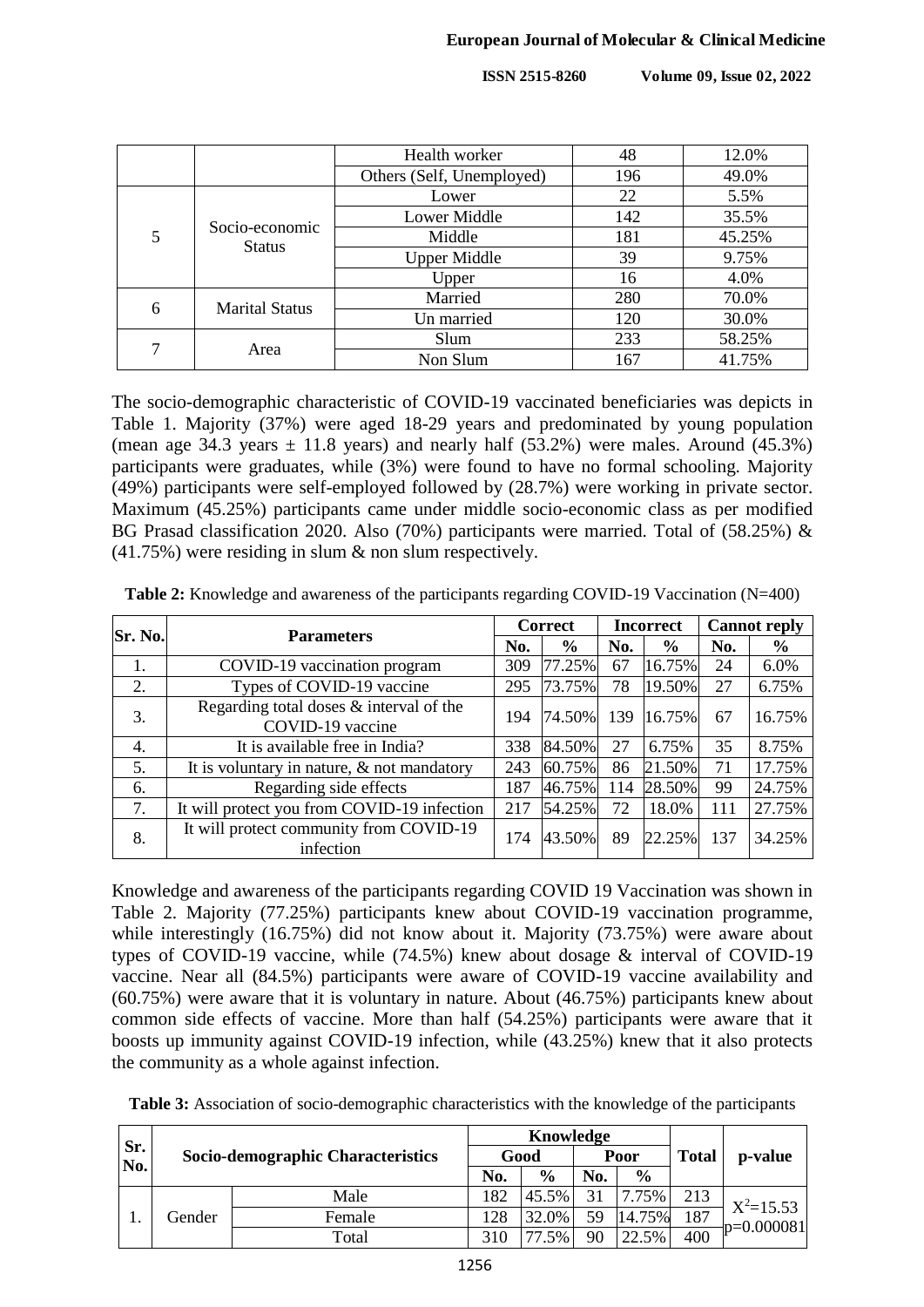#### **European Journal of Molecular & Clinical Medicine**

**ISSN 2515-8260 Volume 09, Issue 02, 2022**

|                  |             | 18-29 yrs                     | 127 | 34.25% | 21 | 2.75%  | 148 |               |
|------------------|-------------|-------------------------------|-----|--------|----|--------|-----|---------------|
|                  |             | 30-49 yrs                     | 120 | 32.5%  | 23 | 3.25%  | 143 | $X^2 = 33.50$ |
| 2.<br>Age        |             | $\geq 50$ yrs                 | 63  | 8.25%  | 46 | 19.0%  | 109 | p<0.00001     |
|                  |             | Total                         | 310 | 77.5%  | 90 | 22.5%  | 400 |               |
|                  | Marital     | Married                       | 222 | 55.5%  | 58 | 14.5%  | 280 | $X^2=1.706$   |
| 3.               |             | Unmarried                     | 88  | 22.0%  | 32 | 8.0%   | 120 | p=0.1914      |
|                  | status      | Total                         | 310 | 77.5%  | 90 | 22.5%  | 400 |               |
|                  |             | <b>UG</b>                     | 164 | 41.0%  | 17 | 4.25%  | 181 |               |
| $\overline{4}$ . | Educational | PG                            | 23  | 5.75%  | 13 | 3.25%  | 36  | $X^2 = 48.89$ |
|                  | status      | $\leq 12^{th}$                | 108 | 27.0%  | 75 | 18.75% | 183 | p<0.00001     |
|                  |             | Total                         | 310 | 77.5%  | 90 | 22.5%  | 400 |               |
|                  |             | Student                       | 6   | 1.5%   | 15 | 3.75%  | 21  |               |
|                  |             | Private job                   | 102 | 25.5%  | 13 | 3.25%  | 115 |               |
| 5.               |             | Govt. Job                     | 12  | 3.0%   | 8  | 2.0%   | 20  | $X^2 = 46.03$ |
|                  | Occupation  | Health worker                 | 38  | 9.5%   | 10 | 2.5%   | 48  | p < 0.00001   |
|                  |             | Others (homemaker/unemployed) | 162 | 40.5%  | 34 | 8.5%   | 196 |               |
|                  |             | Total                         | 310 | 77.5%  | 90 | 22.5%  | 400 |               |
|                  | Residence   | Slum                          | 139 | 34.75% | 64 | 16.0%  | 203 | $X^2 = 18.22$ |
| 6.               | Area        | Non Slum                      | 171 | 42.75% | 26 | 6.5%   | 197 | $P=0.00002$   |
|                  |             | Total                         | 310 | 77.5%  | 90 | 22.5%  | 400 |               |

Association of socio-demographic characteristics with the knowledge of the participants was depicts in Table 3. Out of total 400 participants, (77.5%) were having good knowledge regarding COVID-19 vaccination, while (22.5%) had poor knowledge. Around (45.5%) male & (32%) female had good knowledge respectively. The level of knowledge decreases with advancing age  $&$  found to be (34.25%) in 18-29 years age group, (32.5%) in 29-49 years age group & (8.25%) in  $\geq$  50 years age group. More than half (55.5%) had good knowledge &  $(14.5%)$  had poor knowledge among married & un-married participants respectively although its association was found to be statistically non-significant? Also (41%) of undergraduate participants were found to have good knowledge score, while (18.75%) participants who were  $\leq$ 12<sup>th</sup> standard were found to have poor knowledge. Interestingly (40.5%) participants who were either home maker or unemployed had good knowledge score. Out of total (42.75%) of non-slum population were having good knowledge, while (16%) of slum population were found to have poor knowledge score. The association between age, gender, education, occupation, residential area and knowledge score were found to be statistically significant  $(p<0.05)$ .

| Table 4: Acceptance of COVID-19 Vaccination among the study population (N=400) |  |  |  |  |  |  |  |  |
|--------------------------------------------------------------------------------|--|--|--|--|--|--|--|--|
|--------------------------------------------------------------------------------|--|--|--|--|--|--|--|--|

| Sr. No. | <b>Acceptance of COVID-19 vaccine</b> | Agree |               | <b>Neutral</b> |               | <b>Disagree</b> |        |
|---------|---------------------------------------|-------|---------------|----------------|---------------|-----------------|--------|
|         |                                       | No.   | $\frac{0}{0}$ | No.            | $\frac{0}{0}$ | No.             | $\%$   |
|         | Would take the COVID-19 Vaccine       | 173   | 43.25%        |                | 119 29.75%    | 108             | 27.0%  |
| 2.      | COVID-19 Vaccine is safe to use       | 179   | 44.75%        | 150            | 37.5%         | 71              | 17.75% |
| 3.      | Afraid of taking COVID-19 Vaccine     | 146   | 36.5%         | 164            | 41.0%         | 90              | 22.5%  |
| 4.      | Concerned about vaccine side effects  | 156   | 39.0%         | 98             | 24.5%         | 146             | 36.5%  |
|         | Vaccine will stop infection           | 246   | 61.5%         | 64             | 16.0%         | 90              | 22.5%  |

Acceptance of COVID-19 vaccination among the study population was shown in Table 4. Out of total participants (43.25%) were agreed, (29.75%) were neutral, while (27%) were disagreed to take COVID-19 vaccines. Around (44.75%) participants agreed that COVID-19 vaccine is safe & interestingly (17.75%) did not agree with the same. About (36.5%) of participants were afraid of taking COVID19 vaccine, while (39%) were concerned about its side effects. More than half (61.5%) agreed that COVID-19 vaccination will stop spread of infection, while (22.5%) did not agree with the same.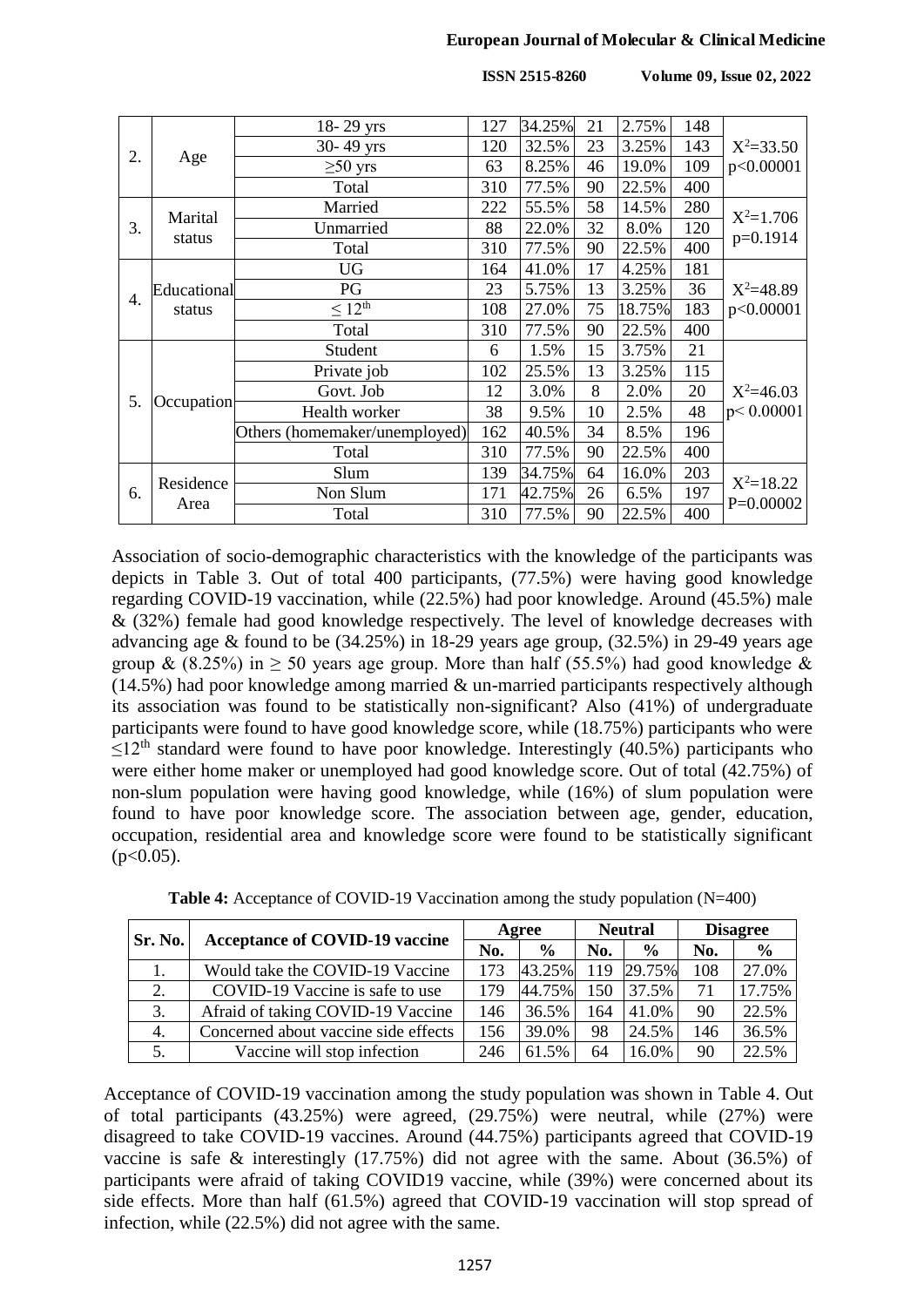#### **Discussion**

Our study results indicate that nearly three-fourth (77.25%) participants knew about COVID-19 vaccination programme, majority (73.75%) knew about types of COVID-19 vaccine, while (74.5%) knew about dosage & interval of COVID-19 vaccine. Near all (84.5%) participants were aware of COVID-19 vaccine availability and two third (60.75%) were aware that it is voluntary in nature. Around (46.75%) participants knew about common side effects of vaccine. More than half (54.25%) participants were aware that it boosts up immunity against COVID-19 infection; however (43.25%) knew that it also protects the community as a whole against infection. Around (77.5%) were having good knowledge regarding COVID-19 vaccination, while (22.5%) had poor knowledge. Around (45.5%) male & (32%) female had good knowledge respectively. The knowledge score significantly differed among the various socio-demographic variables except the marital status. These findings were in accordance with study conducted by Arumuganainar Suresh *et al.*, where almost all the participants 97.7% knew that the 1st phase of vaccination started on 16th January, 2021. However, one third of the respondents were unaware of the Indian vaccine candidate, the attribute of voluntary/non-mandatory participation in the vaccination program and free-of-cost availability-provisions of the vaccines in India. Nearly a quarter of the participants 22.9% did not know the requirement of a second shot to complete the vaccination schedule. Nine out of ten answered correctly about the two types of vaccines, currently being administered in the country. The respondents were aware of the fact that the beneficiaries in the 1st phase of the vaccination program were the healthcare and frontline workers [8].

In our study, nearly half (43.25%) agreed, (29.75%) opted neither to agree nor disagree, (27%) were disagreed to take COVID-19 vaccine. Around (44.75%) participants agreed that COVID-19 vaccine is safe & interestingly (17.75%) did not agree with the same. Besides, (36.5%) asserted that they were afraid of taking the COVID-19 vaccine, while a neutralattitude was noted for (22.5%). Responding to the query regarding hesitancy (39%) participants mentioned that their point of apprehension was the possible side effects. More than half (61.5%) agreed that COVID-19 vaccination will stop spread of infection, while around (22.5%) did not agree with the same. While in a study of Arumuganainar Suresh *et al.* seven out of ten responded that they will take the COVID-19 vaccine, while one out of ten disagreed, and two out of ten chose neither. One fourth of the respondents chose neither to agree nor disagree about the safety of the vaccines. However, 65% seconded that the vaccines were safe to use while 8% voiced the other way. Though 70% respondents agreed to get vaccinated, 20% opted neither to agree nor disagree about taking the vaccine. Besides, 30% asserted that they were afraid of taking the COVID-19 vaccine while a neutral-attitude was noted for 22%. Around 44% participants mentioned that their point of apprehension was the possible side effect while three out of ten quoted the insufficiency of clinical trial data. The acceptance score significantly differed among the gender and state category, while the difference was insignificant across other variables [8].

In a similar study of Khan Sharun *et al.*, 55% participants believed that the COVID-19 vaccination will be safe, while only 46.2% believed that it will be effective. In addition to that, participants also expressed uncertainty regarding the safety (38.5%) and effectiveness (45%) of COVID-19 vaccination. However, the majority agreed (68.1%) to the fact that vaccination is the best way to avoid the complications of COVID-19. Almost half of the participants showed positive beliefs towards COVID-19 vaccination and 86.3% were planning to get COVID-19 vaccination, while the remaining participants (13.7%) were not intending to get vaccinated. However, only 65.8% of the participants responded that they will receive vaccination as soon as possible [9].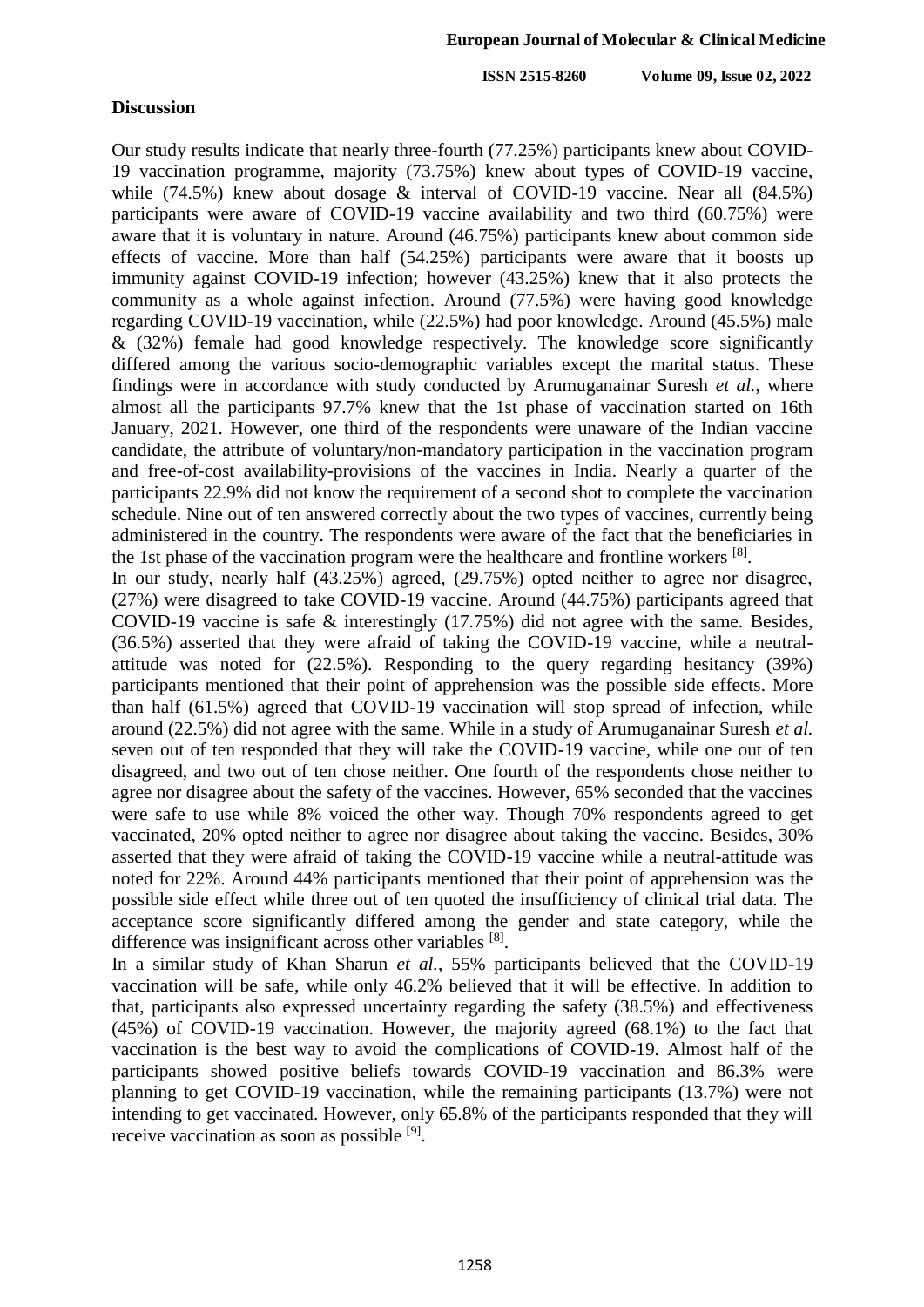In an another study of Samar Fares *et al.*, majority of the responses regarding COVID-19 vaccination decision reported undecided (51%), while (28%) and (21%) decided no and yes, respectively. Surprisingly, age, governorates, job, educational degree, working in a COVID-19 isolation hospital, and being diagnosed as COVID-19 suspected or confirmed patients were not significant factors for COVID-19 vaccination decision nearly 92% accepted that COVID-19 is a dangerous disease & being vaccinated would help build immunity, and it is a community responsibility to get vaccinated were significantly associated with the vaccination decision  $[10]$ .

As the drive started, hesitation and uncertainty upon vaccine inoculation have been seen in the general population. Such dilemmas may exist due to inadequate knowledge and prevalent rumors regarding the side effects of the new vaccines as there are no long-term efficacy results available for both the vaccines. The vaccine has now reached almost all the countries in South Asian countries. Thus, vaccine literacy in the present scenario becomes imperative.

## **Conclusion**

In the context of COVID-19 pandemic, vaccine uncertainty represents a considerable hurdle to execute COVID-19 vaccination programs. The study identified that majority of responders were aware regarding COVID-19 vaccine, still many have doubts & concerns about its potential efficacy and safety thereby providing an important outlook for feasible interventional awareness programs to enhance vaccination rates. The study also identified that the concerns regarding the vaccine adverse effects acted as the leading barrier for vaccine acceptance. The foremost factor that could expand vaccine acceptance is to get abundant and precise health education & facts about the available vaccines. Differences in vaccine awareness were noted along demographic lines in participants with lower knowledge in particular group. Addressing such factors will be crucial to avoid exacerbating health injustice. However, more studies are required preferably in a larger population to get an intuition on the awareness, acceptance & perceptions on the upcoming COVID-19 vaccines. This will assist the decision makers to formulate methodical policy that can aid to execute the programme efficiently.

#### **Acknowledgement**

Warm and sincere thanks to all the participants who gave their valuable time with patience. Further, the researcher acknowledged the authors whose articles have given in references.

# **Conflict of Interest:** None.

#### **Source of Support:** Nil.

# **References**

- 1. World Health Organization, Draft landscape and tracker of COVID-19 candidate vaccines, (WHO) Available at https://www.who.int/publications/m/item/draft-landscapeof-covid-19-candidatevaccines, [Last Accessed on April 10, 2021].
- 2. World Health Organization (WHO), ten threats to global health, Available at https://www.who.int/news-room/spotlight/ten-threats-to-global-health-in-2019, [Last Accessed on April 14, 2021].
- 3. COVID-19 Vaccination Roll out, India, Ministry of Health and Family Welfare, Government of India. Published on 10 December 2020, Available https://www.mohfw.gov.in/covid\_vaccination/vaccination/index.html [Last Accessed on